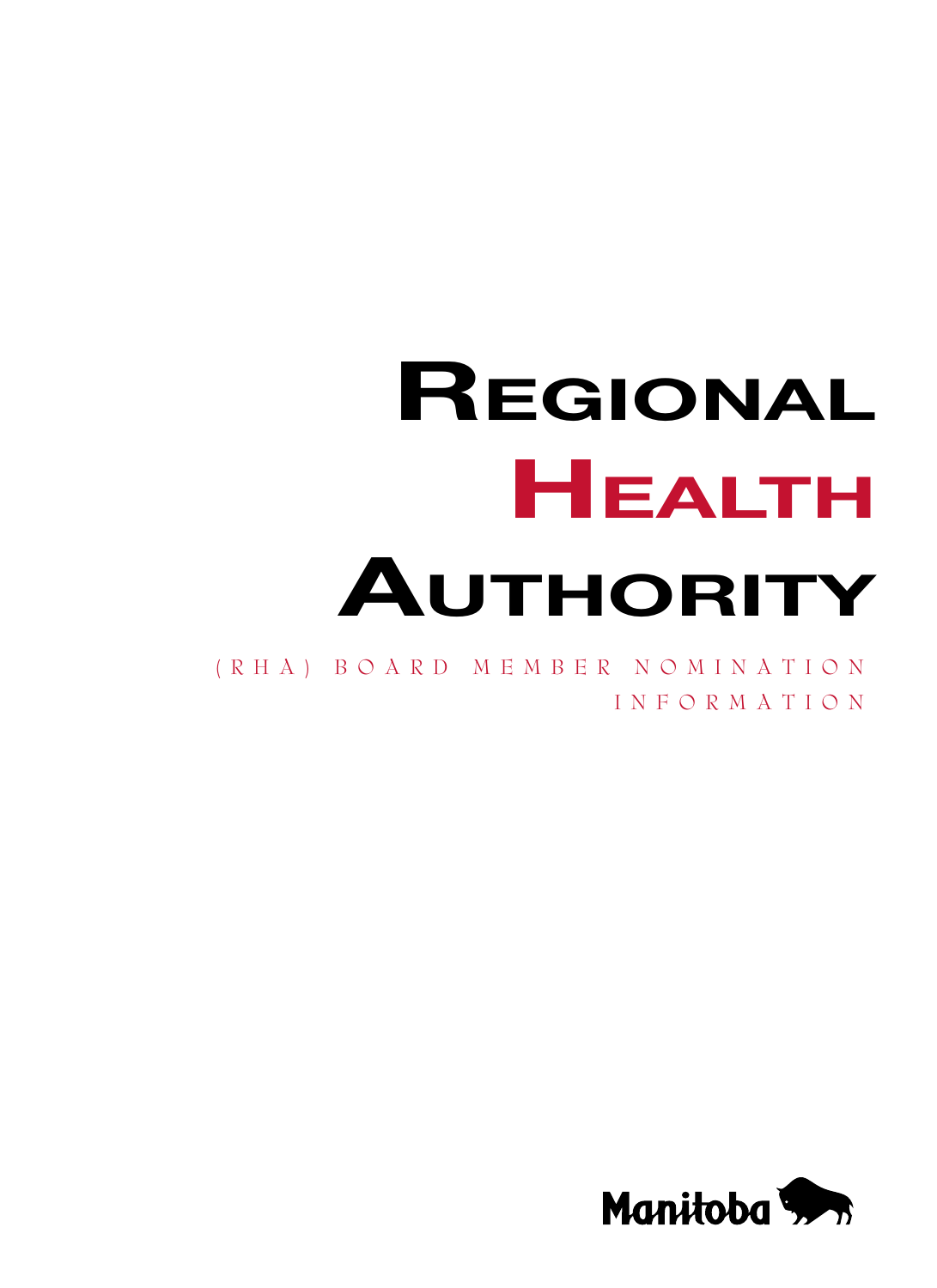

(c) Prov. of Manitoba, 2014

Cartography by: Health Information Management - Manitoba Health, Seniors and Active Living Last updated: Oct 2014

## INTRODUCTION

In accordance with provisions of The Regional Health Authorities Act, the Minister of Health, Seniors and Active Living appoints directors to each regional health authority (RHA) Board. The appointments represent a broad cross-section of skills, interests, experience and expertise. Nominees should all share a strong sense of commitment to achieving the provincial vision of healthy Manitobans through an appropriate balance of prevention and care.

### GENERAL RESPONSIBILITIES OF BOARD MEMBERS

Health authority boards are accountable to the Minister of Health, Seniors and Active Living and are responsible for the mandate, resources and performance of the health authority. As such, members must represent the region as a whole, not any particular community or interests. A board must ensure that the organization complies with applicable legislation, regulations, provincial policies and Ministerial directives. Boards have a strategic role in setting direction for the health authority and a fiduciary role in policy formulation, decision-making, and oversight.

#### Q u a l i f i c a t i o n s The nominees must:

- be eighteen (18) years of age as of the date of the appointment
- have a strong commitment to improving the health system, to supporting the RHA and to improving the health of Manitobans
- have strong communication skills
- have the time to prepare for and be able to attend board meetings on a regular basis
- be able to comply with regional conflict of interest guidelines The following are NOT eligible to
- be directors:
- the CEO of the RHA
- any person who provides professional advice to the RHA for remuneration
- any member of a Local Health Involvement Group (LHIG)
- any individual who is a current employee or member of a medical staff of the regional health authority or a health corporation located within the health region of the regional health authority or a health care organization substantially funded by the regional

health authority

Selection of board members will also be based on competencies from a range of knowledge, skills, and experience in such areas as:

- leadership and interpersonal skills
- governance of public sector, private sector or not-for-profit boards
- government structures and processes
- law
- business, finance, & accounting
- policy development
- public affairs, communications, & community engagement
- quality, patient safety and health care services
- education & training
- organizational development
- critical thinking & analysis
- information technology

Health authority boards govern complex public sector organizations with budgets ranging from 200 million to over two billion dollars. Directors need to be able to understand the continuum of the health system from prevention to palliative care and recognize the fiscal, human resource, and quality challenges inherent in such an organization.

## TERM OF APPOINTMENT

No director shall be appointed for a term exceeding three years. If reappointed, a director may serve for a maximum of six consecutive years.

#### NOMINATION FORMS

Any resident of Manitoba may, for the board of a regional health authority, nominate a person or persons, including himself or herself. Nomination forms are available at your RHA Office, community health offices or health facilities within the region.

Nomination forms may be submitted directly to your **RHA Office** or to the **Minister of Health, Seniors and Active Living**.

#### How to reach your Regional Health Authority (RHA)  $O$  FFICE:

#### **Interlake-Eastern**

Telephone: 1-877-753-2012 (Pinawa) 1-855-347-8500 (Corporate office in Selkirk)

**NORTHERN** Telephone: 1-888-340-6742 (Flin Flon) **SOUTHERN HEALTH–SANTÉ SUD** Telephone: 1-800-742-6509

**PRAIRIE MOUNTAIN HEALTH** Telephone: 1-888-682-2253 (Souris)

**WINNIPEG** Telephone: 204-926-7000 204-675-8318 (Churchill)